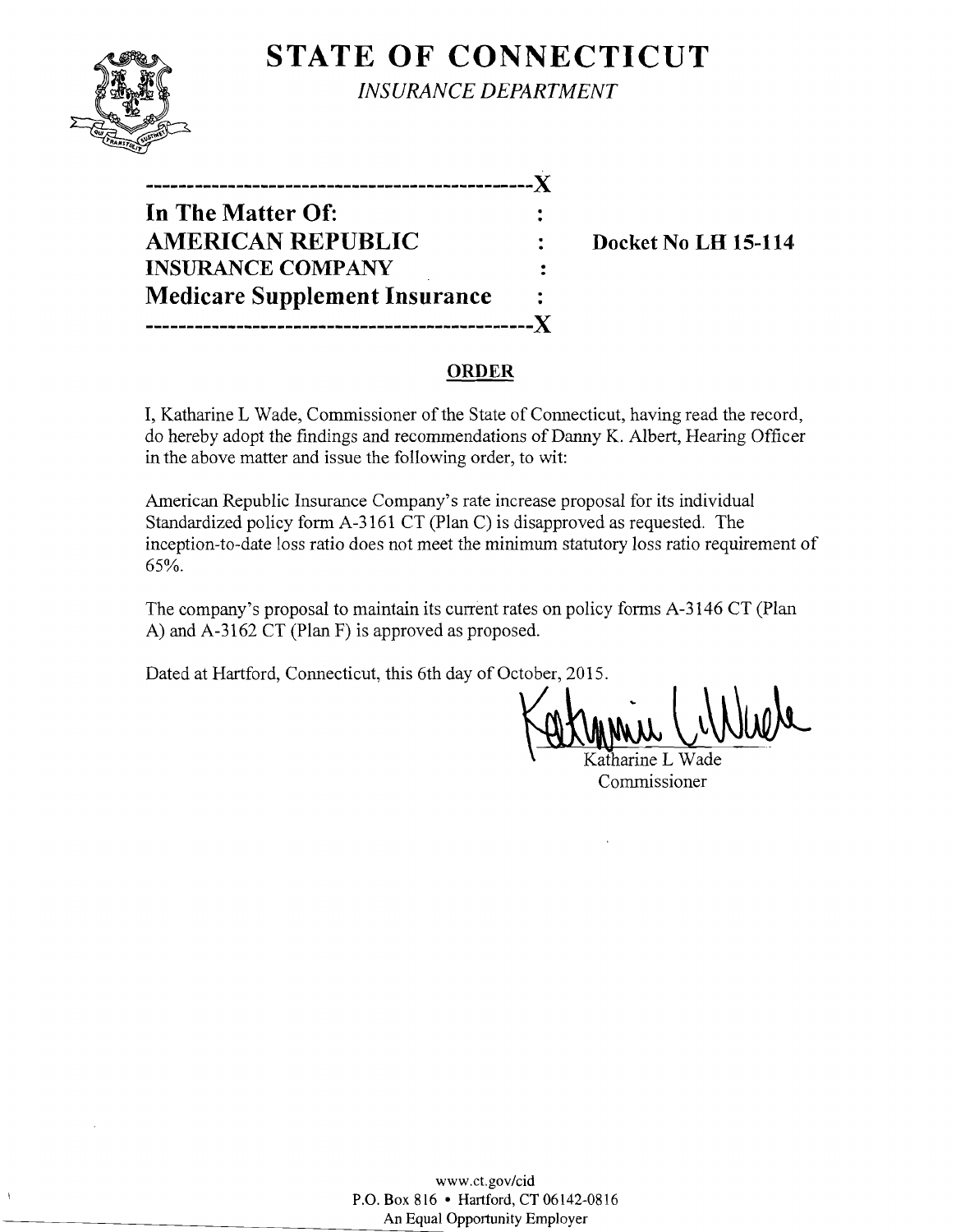# **STATE OF CONNECTICUT**



*INSURANCE DEPARTMENT* 

--------------------------X **In The Matter Of: AMERICAN REPUBLIC : Docket No. LH 15-114 INSURANCE COMPANY Medicare Supplement Insurance -----------------------------------------------)(** 

### **PROPOSED FINAL DECISION**

 $\ddot{\cdot}$ 

# 1. **INTRODUCTION**

The Insurance Commissioner of the State of Connecticut is empowered to review rates charged for individual and group Medicare supplement policies sold to any resident of this State who is eligible for Medicare. The source for this regulatory authority is contained in Chapter 700c and Section 38a-495a of the Connecticut General Statutes.

After due notice a hearing was held at the Insurance Department in Hartford on September 24, 2015 to consider whether or not the rate increase requested by American Republic Insurance Company on its individual standardized supplement business should be approved.

No members from the general public attended the hearing.

No company representatives attended the hearing.

The hearing was conducted in accordance with the requirements of Section 38a-474, Connecticut General Statutes, the Uniform Administrative Procedures Act, Chapter 54 of the Connecticut General Statutes, and the Insurance Department Rules of Practice, Section 38a-8-1 et seq. of the Regulations of Connecticut State Agencies.

A Medicare supplement (or Medigap) policy is a private health insurance policy sold on an individual or group basis which provides benefits that are additional to the benefits provided by Medicare. For many years Medicare supplement policies have been highly regulated under both state and federal law to protect the interests of persons eligible for Medicare who depend on these policies to provide additional coverage for the costs of health care.

Effective December 1, 2005, Connecticut amended its program of standardized Medicare supplement policies in accordance with Section 38a-495a of the Connecticut General Statutes, and Sections 38a-495a-l through 38a-495a-2l ofthe Regulations of Connecticut Agencies. This program, which conforms to federal requirements, provides that all insurers offering Medicare supplement policies for sale in the state must offer the basic "core" package of benefits known as Plan A. Insurers may also offer anyone or more of eleven other plans (Plans B through N).

> www.ct.gov/cid P.O. Box 816 • Hartford. CT 06142-0816 An Equal Opportunity Employer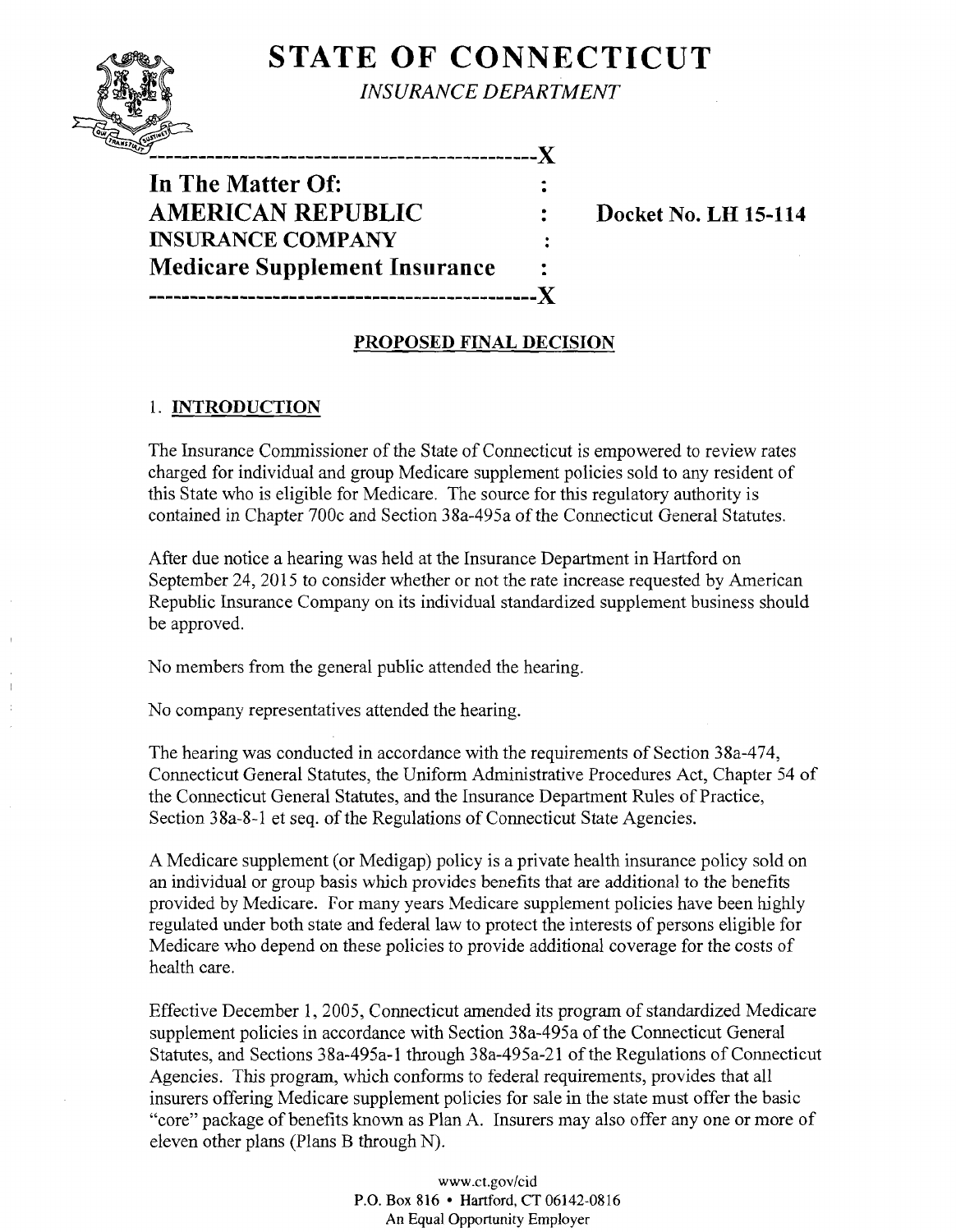Effective January 1,2006, in accordance with Section 38a-495c of the Connecticut General Statutes (as amended by Public Act 05-20) premiums for all Medicare supplement policies in the state must use community rating. Rates for Plans A through N must be computed without regard to age, gender, previous claims history or the medical condition of any person covered by a Medicare supplement policy or certificate.

The statute provides that coverage under Plan A through N may not be denied on the basis of age, gender, previous claims history or the medical condition of any covered person. Insurers may exclude benefits for losses incurred within six months from the effective date of coverage based on a pre-existing condition.

Effective October 1, 1998, carriers that offer Plan B or Plan C must make these plans as well as Plan A, available to all persons eligible for Medicare by reason of disability.

Insurers must also make the necessary arrangements to receive notice of all claims paid by Medicare for their insureds so that supplemental benefits can be computed and paid without requiring insureds to file claim forms for such benefits. This process of direct notice and automatic claims payment is commonly referred to as "piggybacking" or "crossover".

Sections 38a-495 and 38a-522 of the Connecticut General Statutes, and Section 38a-495a-l0 ofthe Regulations ofConnecticut Agencies, state that individual and group Medicare supplement policies must have anticipated loss ratios of 65% and 75%, respectively. Under Sections 38a-495-7 and 38a-495a-1O of the Regulations of Connecticut Agencies, filings for rate increases must demonstrate that actual and expected losses in relation to premiums meet these standards, and anticipated loss ratios for the entire future period for which the requested premiums are calculated to provide coverage must be expected to equal or exceed the appropriate loss ratio standard.

Section 38a-473 of the Connecticut General Statutes provides that no insurer may incorporate in its rates for Medicare supplement policies factors for expenses that exceed 150% of the average expense ratio for that insurer's entire written premium for all lines of health insurance for the previous calendar year.

### II. **FINDING OF FACT**

After reviewing the exhibits entered into the record of this proceeding, and utilizing the experience, technical competence and specialized knowledge of the Insurance Department, the undersigned makes the following findings of fact:

1. American Republic Insurance Company has requested the following rate increases' for its individual and standardized Medicare supplement plans:

|              | Proposed           |
|--------------|--------------------|
| Form $#$     | <b>Rate Change</b> |
| $A-3146(A)$  | $0.0\%$            |
| $A-3161$ (C) | $4.0\%$            |
| $A-3162$ (F) | $0.0\%$            |
|              |                    |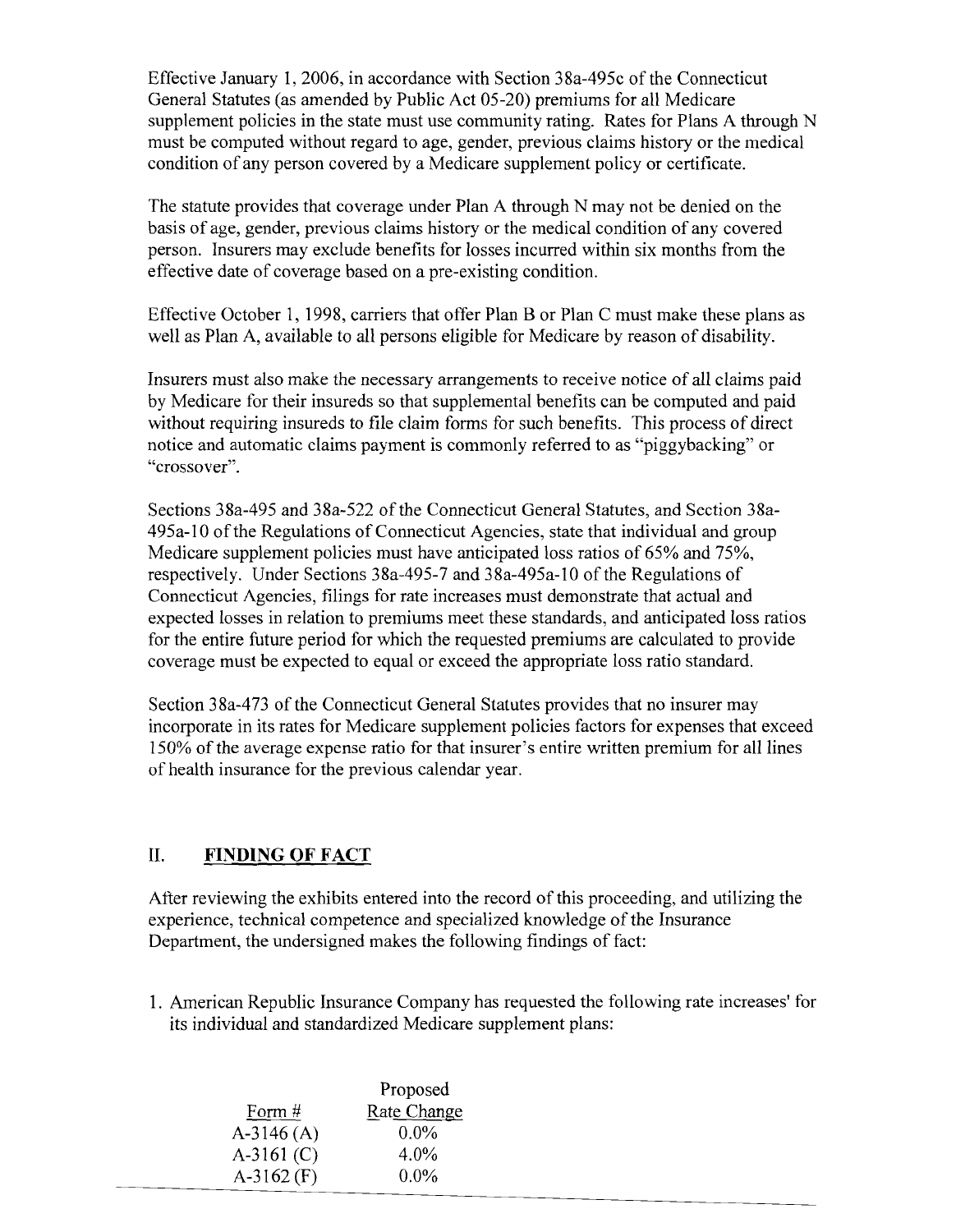2. The number of in-force policies as of  $6/30/2012$ :

| Form $#$     | In-force $(CT)$ | Nationwide |
|--------------|-----------------|------------|
| $A-3146(A)$  |                 | 1,412      |
| $A-3161$ (C) |                 | 209        |
| $A-3162$ (F) | 48.             | 5,003      |

- 3. American Republic certified that their expense factors are in compliance with section 38a-473, C.G.s..
- 4. Effective 12/1/99, American Republic is no longer selling Medicare supplement products in Connecticut.
- 5. The company certified that it was in compliance with subsection (e) of section 38a-495c, C.G.s., relative to the automatic claims processing requirement (crossover/piggybacking).
- 6. The lifetime loss ratio for each form is expected to satisfy the Connecticut regulatory loss ratio requirement of 65%.
- 7. Below are incurred loss ratios for each form from inception through 6/30/2015:

|              | CT.               | Nationwide        |
|--------------|-------------------|-------------------|
| Form $#$     | <b>Loss Ratio</b> | <b>Loss Ratio</b> |
| $A-3146(A)$  | 75.5%             | 69.9%             |
| $A-3161$ (C) | 63.4%             | 69.3%             |
| $A-3162$ (F) | 66.0%             | 68.2%             |
|              |                   |                   |

8. Below are incurred loss ratios from  $1/1/2015$  through 6/30/2015:

|              | CT                | Nationwide        |
|--------------|-------------------|-------------------|
| Form $#$     | <b>Loss Ratio</b> | <b>Loss Ratio</b> |
| $A-3146(A)$  | 11.1%             | 65.3%             |
| $A-3161$ (C) | 94.6%             | 67.0%             |
| $A-3162$ (F) | 37.1%             | 67.7%             |

- 9. American Republic Insurance Company's 2015 Medicare supplement rate filing proposal is in compliance with the requirements ofregulation 38a-474 as it applies to the contents of the rate submission as well as the actuarial memorandum.
- 10. The projected 2016 nationwide loss ratios with and without the proposed rate changes for each of the plans are as follows:

|            | Without Rate  | With Rate     |
|------------|---------------|---------------|
| Form $#$   | <b>Change</b> | <b>Change</b> |
| $A - 3146$ | 69.9%         | 70.0%         |
| A-3161     | 69.4%         | 69.3%         |
| A-3162     | 68.6%         | 68.4%         |
|            |               |               |